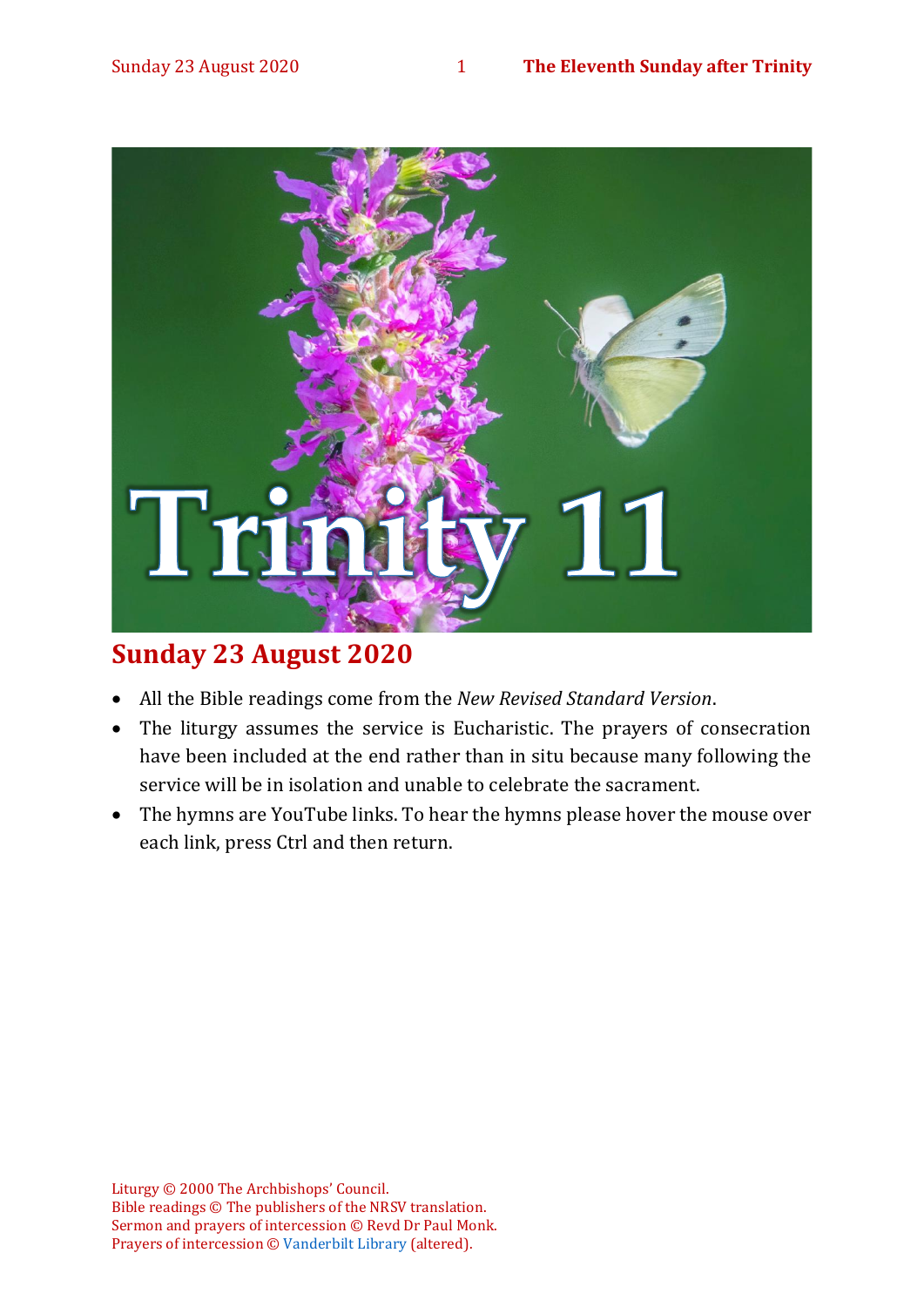## **Introduction and welcome**

HYMN 1 **[Love divine all loves excelling](https://youtu.be/jPsxqQsnzJA)** (please click on this link to hear the hymn)

# **The Welcome**

In the name of the Father, and of the Son, and of the Holy Spirit

All **Amen.**

The Lord be with you

All **And also with you.**

# **The Preparation**

All **Almighty God,**

**to whom all hearts are open, all desires known, and from whom no secrets are hidden: cleanse the thoughts of our hearts by the inspiration of your Holy Spirit, that we may perfectly love you, and worthily magnify your holy name; through Christ our Lord. Amen.**

Our Lord Jesus Christ said:

The first commandment is this: 'Hear, O Israel, the Lord our God is the only Lord. You shall love the Lord your God with all your heart, with all your soul, with all your mind, and with all your strength.'

And the second is this: 'Love your neighbour as yourself.'

There is no other commandment greater than these.

On these two commandments hang all the law and the prophets.

#### All **Amen. Lord, have mercy.**

God so loved the world that he gave his only Son Jesus Christ to save us from our sins, to be our advocate in heaven, and to bring us to eternal life. Therefore, let us confess our sins in penitence and faith, firmly resolved to keep God's commandments and to live in love and peace with all.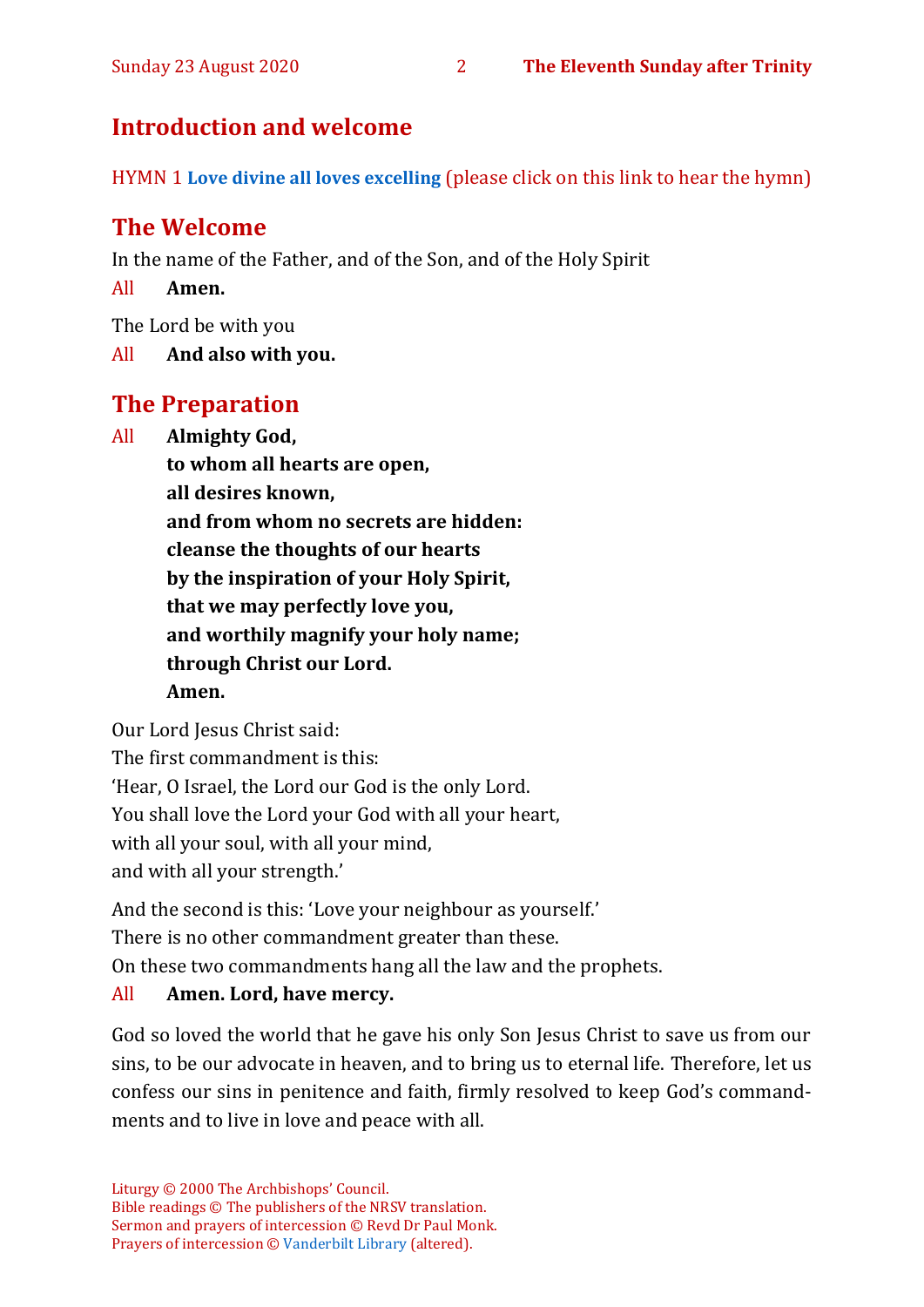All **Almighty God, our heavenly Father, we have sinned against you and against our neighbour in thought and word and deed, through negligence, through weakness, through our own deliberate fault. We are truly sorry and repent of all our sins. For the sake of your Son Jesus Christ, who died for us, forgive us all that is past and grant that we may serve you in newness of life to the glory of your name. Amen.**

Almighty God,

who forgives all who truly repent, have mercy upon you, pardon and deliver you from all your sins, confirm and strengthen you in all goodness, and keep you in life eternal; through Jesus Christ our Lord. All **Amen.**

# **The Gloria**

This version of the Gloria is sung to the tune of 'Cwm Rhondda'. Click **[here](about:blank)** for the tune.

All **Glory be to God in Heaven, Songs of joy and peace we bring, Thankful hearts and voices raising, To creation's Lord we sing. Lord we thank you, Lord we praise you, Glory be to God our King: Glory be to God our King. Lamb of God, who on our shoulders, Bore the load of this world's sin; Only Son of God the Father,**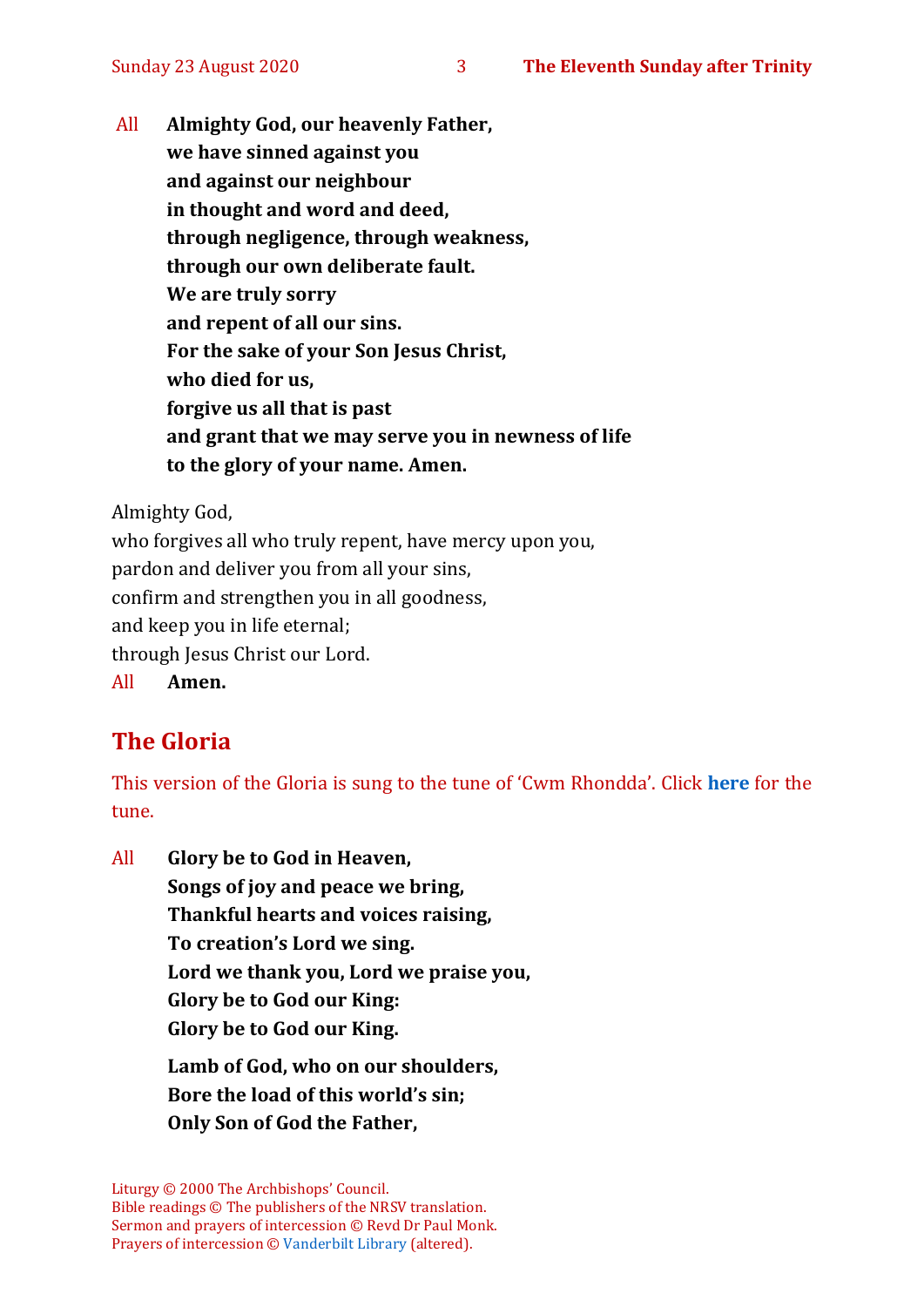**You have brought us peace within. Lord, have mercy, Christ have mercy, Now your glorious reign begin: Now your glorious reign begin.**

**You O Son of God are Holy, You we praise with one accord. None in heav'n or earth is like you, Only you are Christ the Lord. With the Father and the Spirit, Ever worshipped and adored: Ever worshipped and adored.**

# **The Collect for the Eleventh Sunday after Trinity**

God of glory, the end of our searching, help us to lay aside all that prevents us from seeking your kingdom, and to give all that we have to gain the pearl beyond all price, through our Saviour Jesus Christ.

All **Amen.**

# **First reading**

A reading from the Prophecy of Isaiah

God says, 'Listen to me, you who pursue righteousness and who seek the Lord: Look to the rock from which you were cut and to the quarry from which you were hewn; look to Abraham, your father, and to Sarah, who gave you birth. When I called him he was only one man, and I blessed him and made him many. The LORD will surely comfort Zion and will look with compassion on all her ruins; he will make her deserts like Eden, her wastelands like the garden of the LORD. Joy and gladness will be found in her, thanksgiving and the sound of singing. Listen to me, my people; hear me, my nation: Instruction will go out from me; my justice will become a light to the nations. My righteousness draws near speedily, my salvation is on the way, and my arm will bring justice to the nations. The islands will look to me and wait in hope for my arm. Lift up your eyes to the heavens, look at the earth beneath; the heavens will vanish like smoke, the earth will wear out like a garment

Liturgy © 2000 The Archbishops' Council. Bible readings © The publishers of the NRSV translation. Sermon and prayers of intercession © Revd Dr Paul Monk. Prayers of intercession © [Vanderbilt Library](https://lectionary.library.vanderbilt.edu/texts.php?id=156) (altered).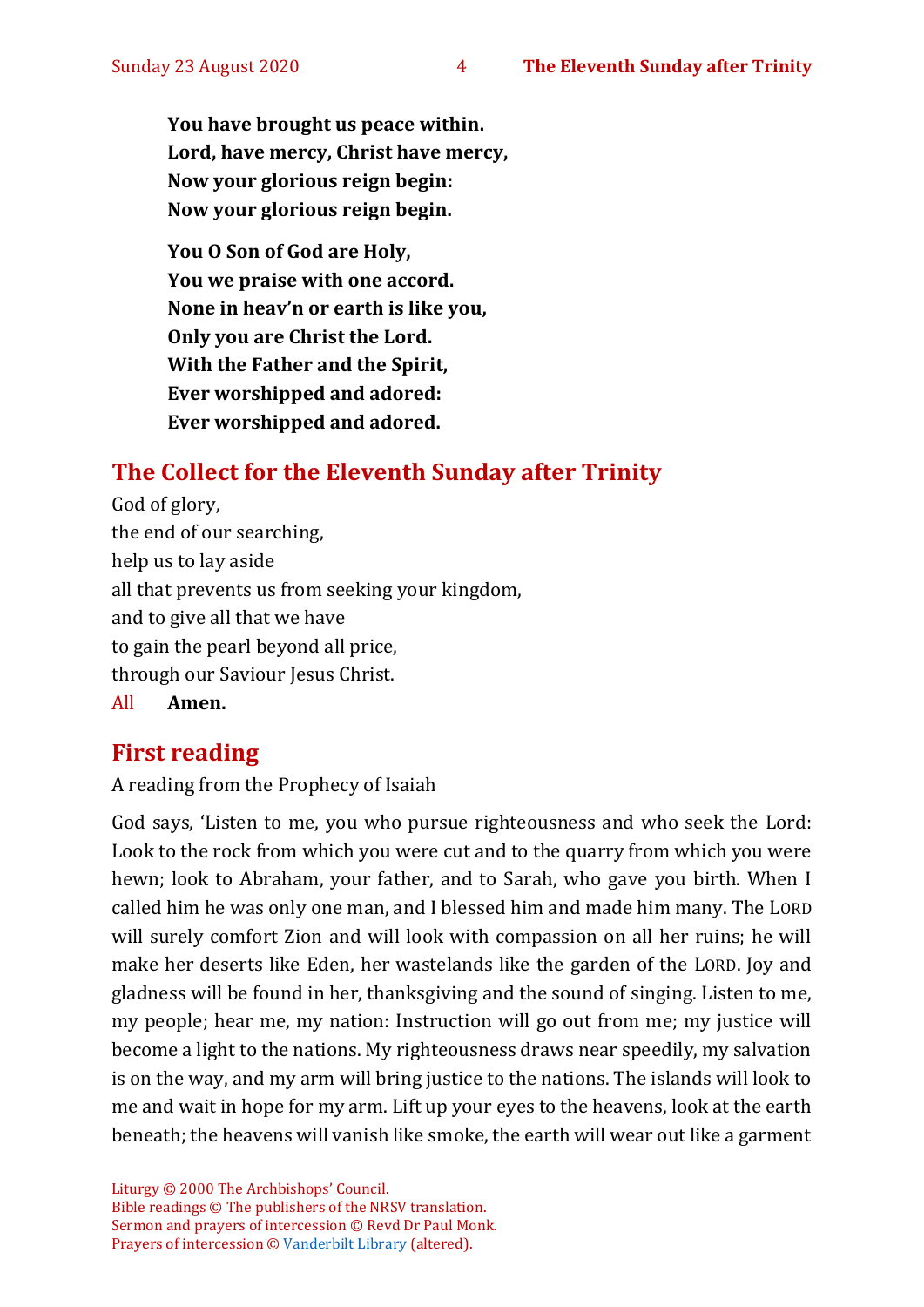and its inhabitants die like flies. But my salvation will last forever, my righteousness will never fail.' *Isaiah 51:1–6* 

This is the Word of the Lord

#### All **Thanks be to God.**

# **Second reading**

A reading from St Paul's Letter to the Romans

I urge you, brothers and sisters, in view of God's mercy, to offer your bodies as a living sacrifice, holy and pleasing to God—this is your true and proper worship. Do not conform to the pattern of this world, but be transformed by the renewing of your mind. Then you will be able to test and approve what God's will is—his good, pleasing and perfect will.

For by the grace given me I say to every one of you: Do not think of yourself more highly than you ought, but rather think of yourself with sober judgment, in accordance with the faith God has distributed to each of you. For just as each of us has one body with many members, and these members do not all have the same function, so in Christ we, though many, form one body, and each member belongs to all the others. We have different gifts, according to the grace given to each of us. If your gift is prophesying, then prophesy in accordance with your faith; if it is serving, then serve; if it is teaching, then teach; if it is to encourage, then give encouragement; if it is giving, then give generously; if it is to lead, do it diligently; if it is to show mercy, do it cheerfully. *Romans 12:1–8*

This is the Word of the Lord

#### All **Thanks be to God.**

HYMN 2 **[All I Once held dear](https://www.youtube.com/watch?v=oxpPIa-BskY)** (please click on this link to hear the hymn)

# **Gospel reading**

Hear the Gospel of our Lord Jesus Christ according to Matthew

#### All **Glory to you O Lord.**

When Jesus came into the district of Caesarea Philippi, he asked his disciples, 'Who do people say that the Son of Man is?' They said, 'Some say John the Baptist, but others Elijah, and still others Jeremiah or one of the prophets.' He said to them, 'But who do you say that I am?'

Simon Peter answered, 'You are the Messiah, the Son of the living God.'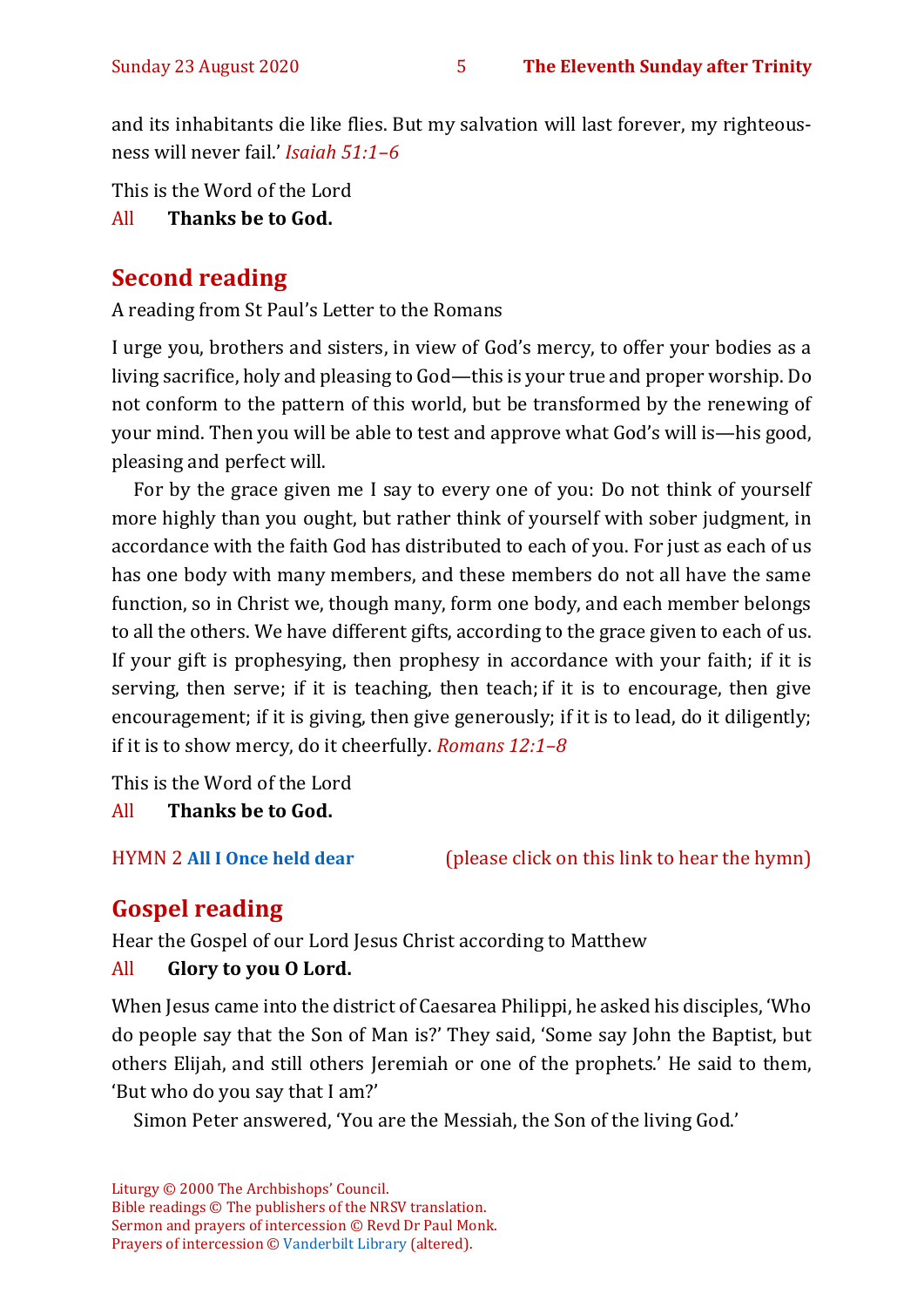Jesus answered him, 'Blessed are you, Simon son of Jonah! For flesh and blood has not revealed this to you, but my Father in heaven. And I tell you, you are Peter, and on this rock I will build my church, and the gates of Hades will not prevail against it. I will give you the keys of the kingdom of heaven, and whatever you bind on earth will be bound in heaven, and whatever you loose on earth will be loosed in heaven.'

Then he sternly ordered the disciples not to tell anyone that he was the Messiah. *Matthew 16:13–20*

This is the Gospel of the Lord

#### All **Praise to you O Christ.**

#### **Sermon**

A caterpillar builds a cocoon around itself and then begins the process of becoming a butterfly. The riskiest part of the whole conversion process occurs when the butterfly is fully formed but must break out of the cocoon. To do so, it creates a small tear in the wall of the cocoon then forces itself through that hole. It's such a laborious process that we may be tempted to snip the fabric of the cocoon to help the butterfly, so it's not exhausted. That way it's freed more quickly.

Snipping the cocoon to speed up the escape of the butterfly can be lethal. Nature is clever: the force of squeezing the butterfly's body through the small hole in the cocoon forces blood and nutrient into the butterfly's newly released wings. Snipping the cocoon means the nutrient is not squeezed so hard, and the wings do not form properly. We may aim to help the butterfly with our naïve act of kindness but in fact it cripples the butterfly if we make its escape too easy.

The process of a caterpillar becoming a butterfly is a good metaphor for the way a person's soul transforms to become a vehicle for spiritually. The soul starts earthbound but (following conversion) it needs to grow: it needs the ability to move heavenward. The soul must die to self just as the caterpillar ceases to be a caterpillar before it becomes a butterfly.

It's the breaking free that's the difficult part. St Paul gives us the clue in his Letter to the Romans. He talks about sacrifice in the context of worship. He says, 'offer your bodies as a living sacrifice, holy and pleasing to God—this is your true and proper worship.'

Worship means 'to give worth'. He's asking us to do use every aspect of our earthbound lives to give worth to God. But worship is hard; giving worth can be a pain. Maybe we don't want to because we're tired, unhappy, or simply not in the

Liturgy © 2000 The Archbishops' Council.

Bible readings © The publishers of the NRSV translation. Sermon and prayers of intercession © Revd Dr Paul Monk. Prayers of intercession © [Vanderbilt Library](https://lectionary.library.vanderbilt.edu/texts.php?id=156) (altered).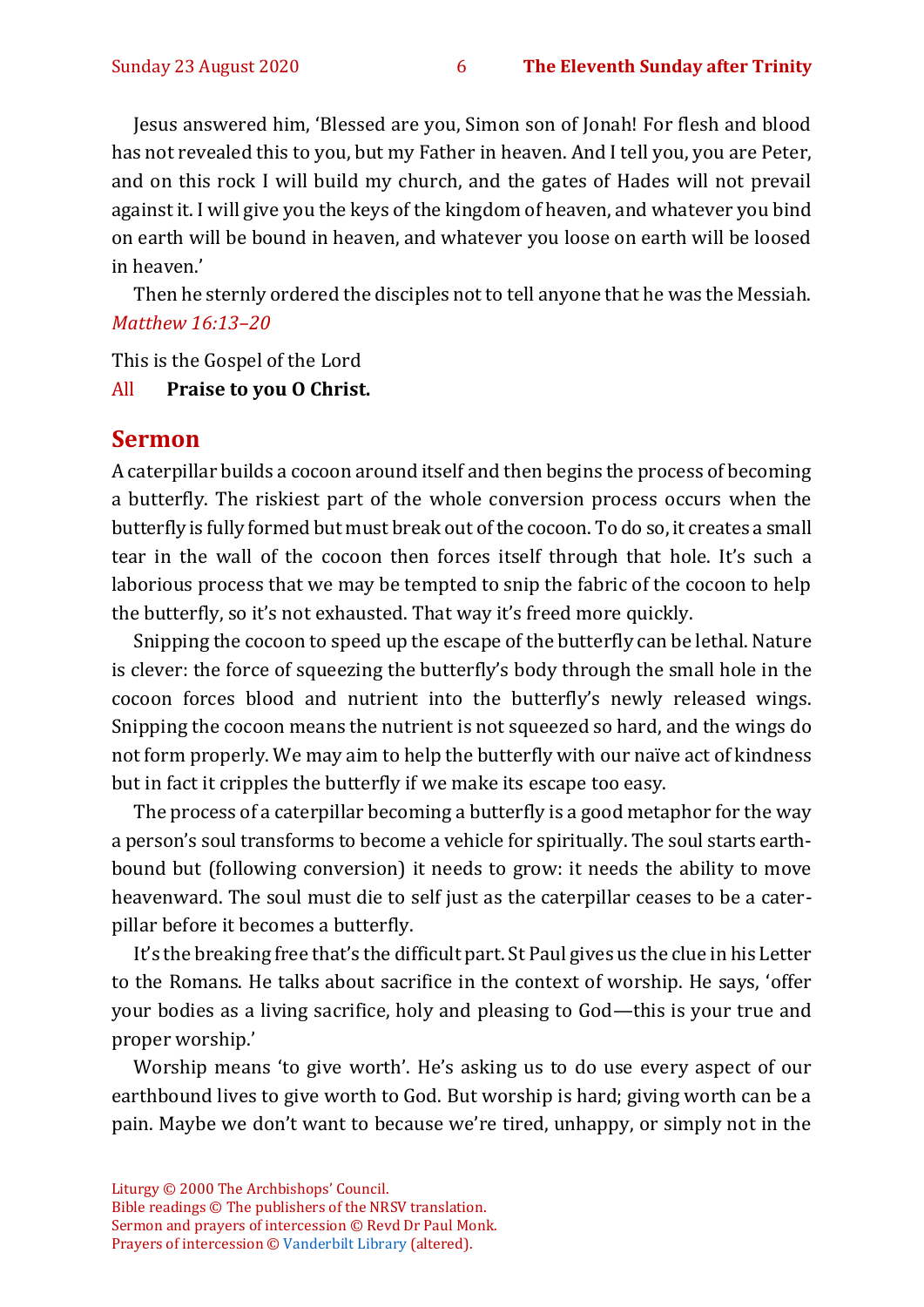mood. But we are in effect offering a sacrifice if we give worth to God at those times when it seems hardest. In proportion that we give up self (in terms of time, effort, etc.) and in its place offer our bodies in God's service, so our activity becomes an act of spiritual sacrifice.

Clearly, giving worth to God when we don't want to can feel like an extreme chore. But we will never allow God to operate in all areas of our lives if we give up or refuse. Indeed, on judgement day we may discover that we allowed parts of our lives to remain entirely God-free: we did not allow their use for God and giving Him worth; they remain places of pure atheism and self.

Truly giving worth to God is therefore sacrificial. But while giving worth to God can feel like hard work, it's as essential as forcing blood and nutrient into the wings of a butterfly as it emerges from its cocoon. The effort of giving worth to God opens up areas of our lives to God.

Many Christians stunt their spiritual lives. It's like the butterfly who is cut free from its cocoon and as a result its wings have no strength to fly. The way we grow spiritually is to use *all* our lives as a vehicle for worship. To that end we must give ourselves to Him in a way that is sacrificial.

# **The Creed**

Do you believe and trust in God the Father, the source of all being and life, the one for whom we exist?

#### All **We believe and trust in him.**

Do you believe and trust in God the Son, who took our human nature,

died for us and rose again?

#### All **We believe and trust in him.**

Do you believe and trust in God the Holy Spirit, who gives life to the people of God and makes Christ known in the world?

#### All **We believe and trust in him.**

This is the faith of the Church.

All **This is our faith. We believe and trust in one God, Father, Son and Holy Spirit. Amen.**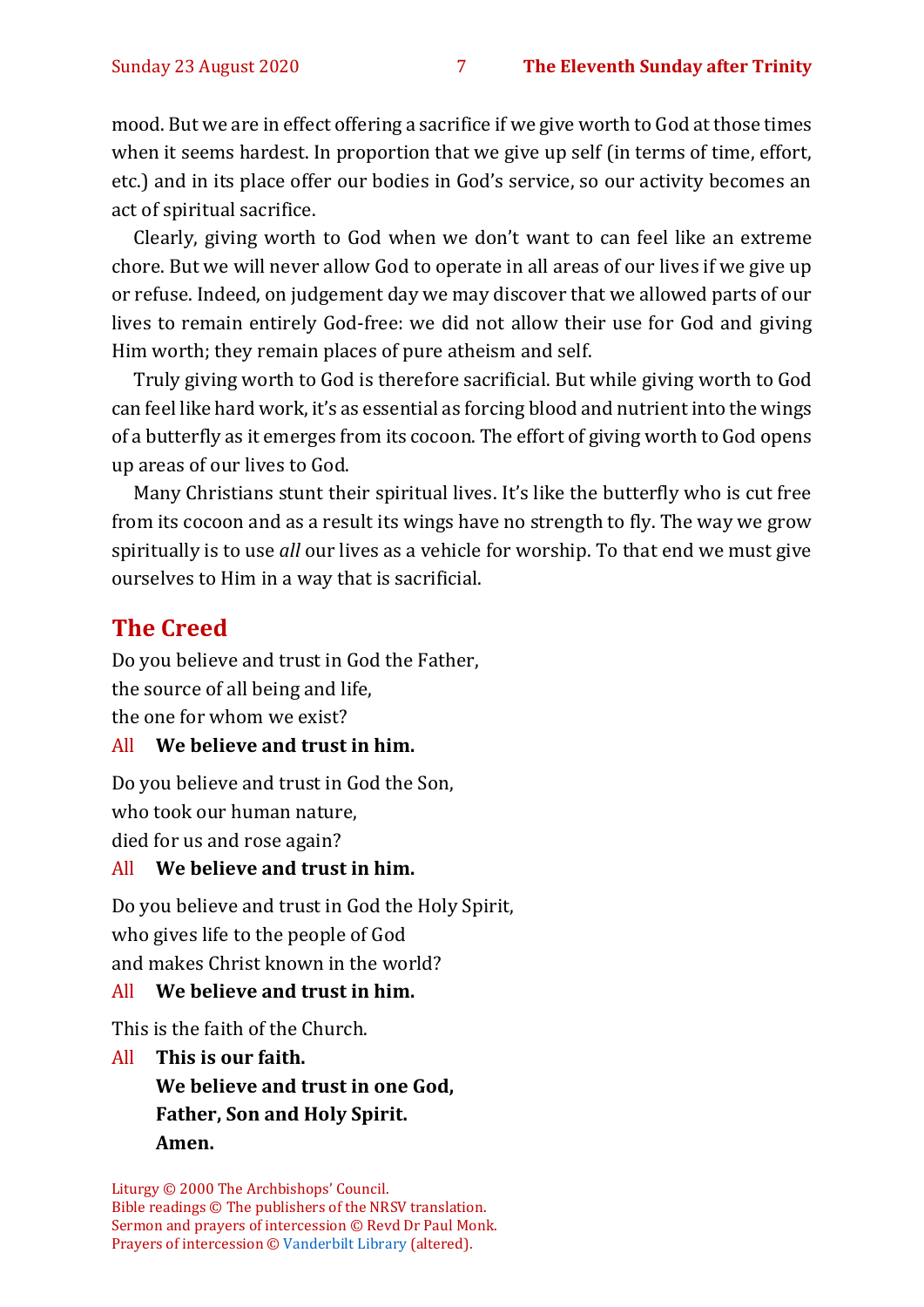# **Prayers of intercession**

Friends in Christ, God invites us to hold the needs of our sisters and brothers as dear to us as our own needs. Loving our neighbors as ourselves, we offer our thanksgivings and our petitions on behalf of the church and the world. Lord in your mercy.

#### All **Hear our prayer**.

Hear our prayers, God of power, and through the ministry of your Son free us from the grip of the tomb, that we may desire you as the fullness of life and proclaim your saving deeds to all the world. Lord in your mercy.

#### All **Hear our prayer**.

Lord God, friend of those in need,

your Son Jesus has untied our burdens

and healed our spirits.

We lift up the prayers of our hearts for those still burdened,

those seeking healing,

those in need within the church and the world.

Lord in your mercy.

#### All **Hear our prayer**.

Creator God,

you call us to love and serve you with body, mind, and spirit through loving your creation and our sisters and brothers. Open our hearts in compassion and receive these petitions on behalf of the needs of the church and the world.

Lord in your mercy.

#### All **Hear our prayer**.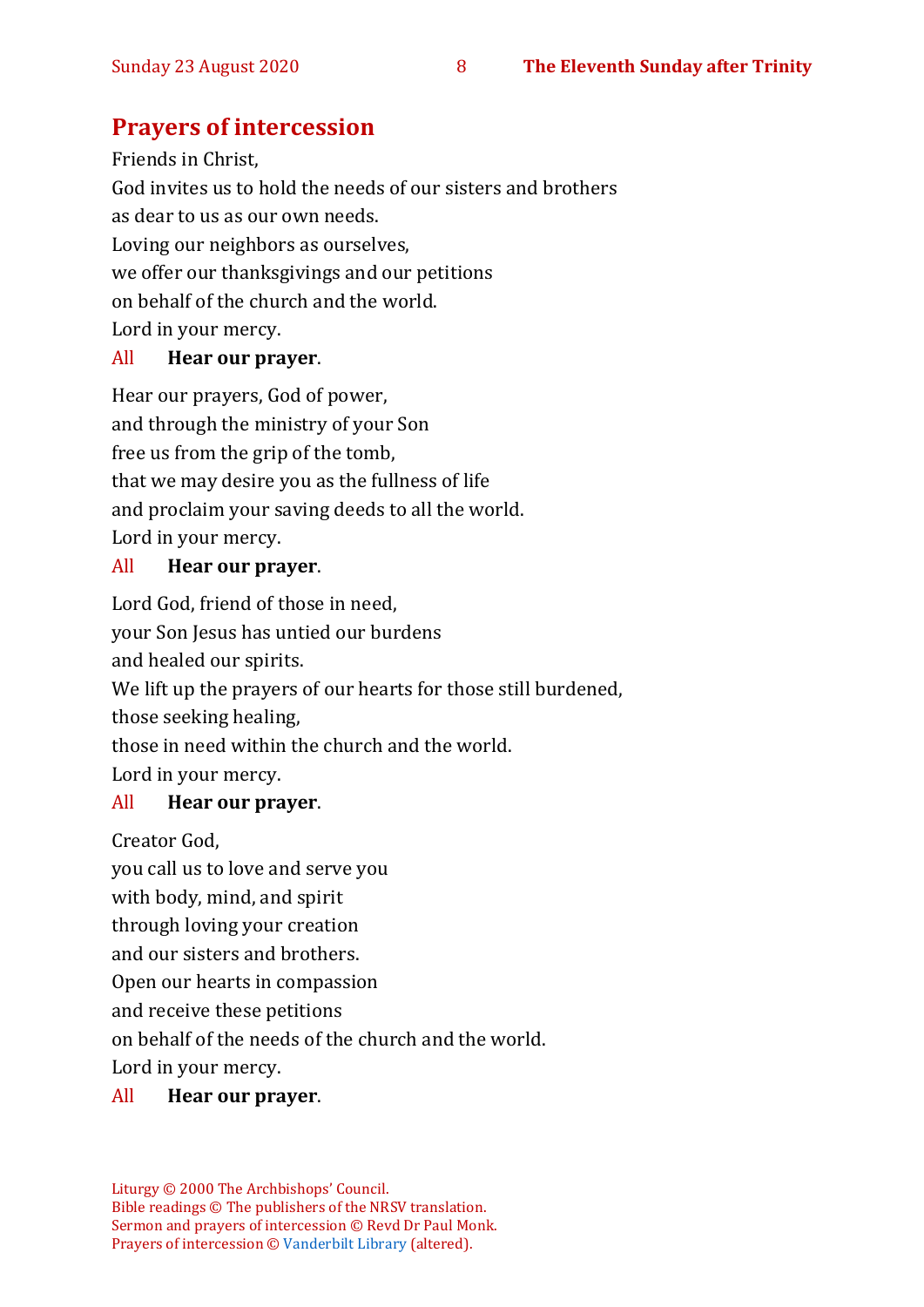We praise your abiding guidance, O God, for you sent us Jesus, our Teacher and Messiah, to model for us the way of love for the whole universe. We offer these prayers of love on behalf of ourselves and our neighbors, on behalf of your creation and our fellow creatures. Lord in your mercy.

#### All **Hear our prayer**.

God of mercy and healing, you who hear the cries of those in need, receive these petitions of your people that all who are troubled may know peace, comfort, and courage. Lord in your mercy.

#### All **Hear our prayer**.

God of salvation,

who sent your Son to seek out and save what is lost, hear our prayers on behalf of those who are lost in our day, receiving these petitions and thanksgivings with your unending compassion. Lord in your mercy.

#### All **Hear our prayer**.

Redeeming Sustainer, visit your people and pour out your strength and courage upon us, that we may hurry to make you welcome not only in our concern for others, but by serving them generously and faithfully in your name. Amen.

Merciful Father,

All **accept these prayers for the sake of your Son, our Saviour Jesus Christ. Amen.**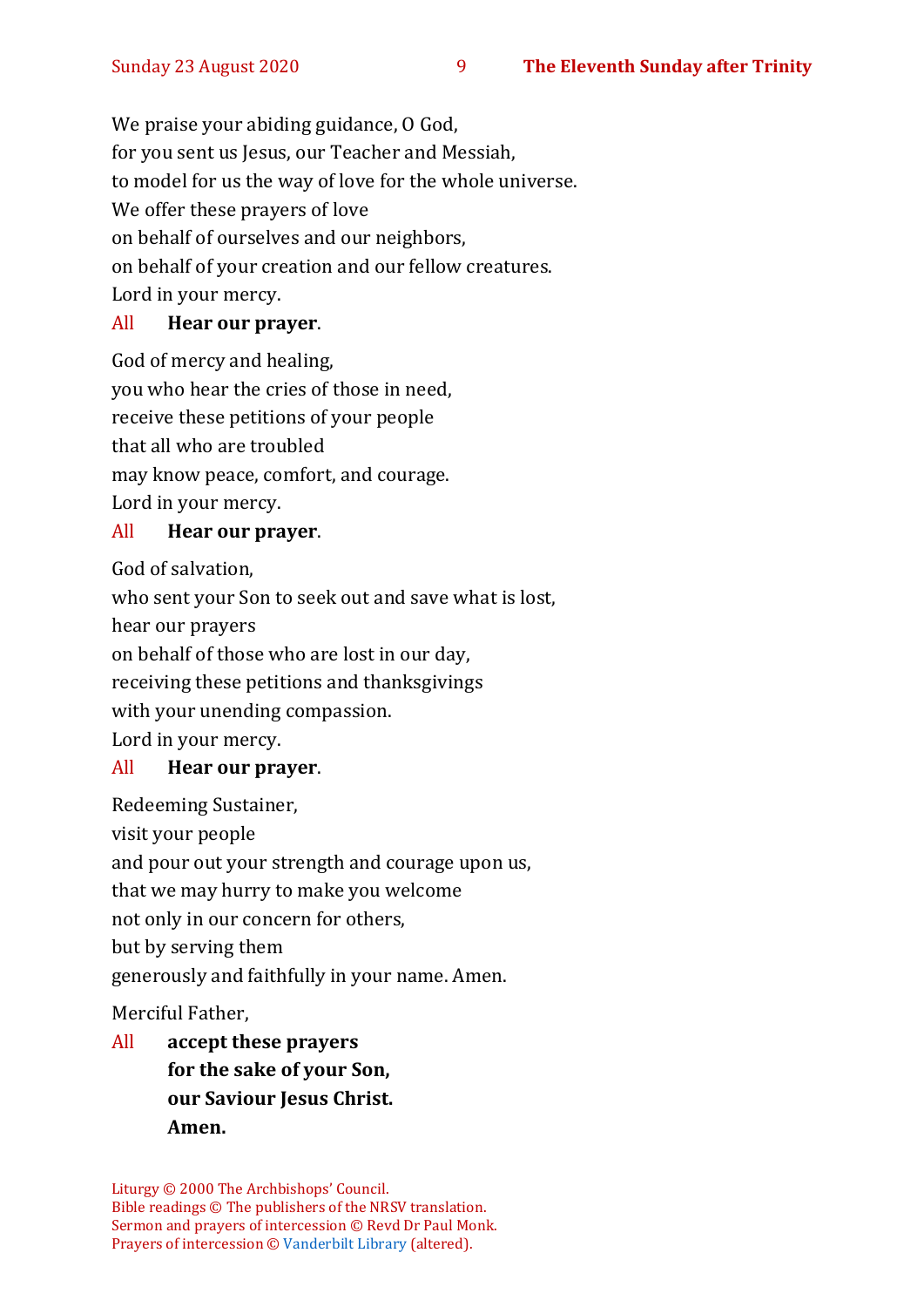# **The peace**

The fruit of the Spirit is love, joy and peace.

The peace of the Lord be always with you,

All **And also with you.**

HYMN 3 **[Jesus, remember me](https://www.youtube.com/watch?v=RGB2E0NzO2A)** (please click on this link to hear the hymn)

The liturgy of the Communion Service appears below

# The Dismissal

The Lord bless you and keep you. The Lord make his face to shine upon you and be gracious to you. The Lord lift up the light of his countenance upon you and give you his peace; and the blessing of God the Almighty: Father, Son, and Holy Spirit, be with you now and remain with you always.

All **Amen.**

HYMN 4 **[Walk in the Light](https://youtu.be/dnt4ST8HGQA)** (please click on this link to hear the hymn)

Go in peace to love and serve the Lord.

All **In the name of Christ. Amen.**

Liturgy © 2000 The Archbishops' Council. Bible readings © The publishers of the NRSV translation. Sermon and prayers of intercession © Revd Dr Paul Monk. Prayers of intercession © [Vanderbilt Library](https://lectionary.library.vanderbilt.edu/texts.php?id=156) (altered).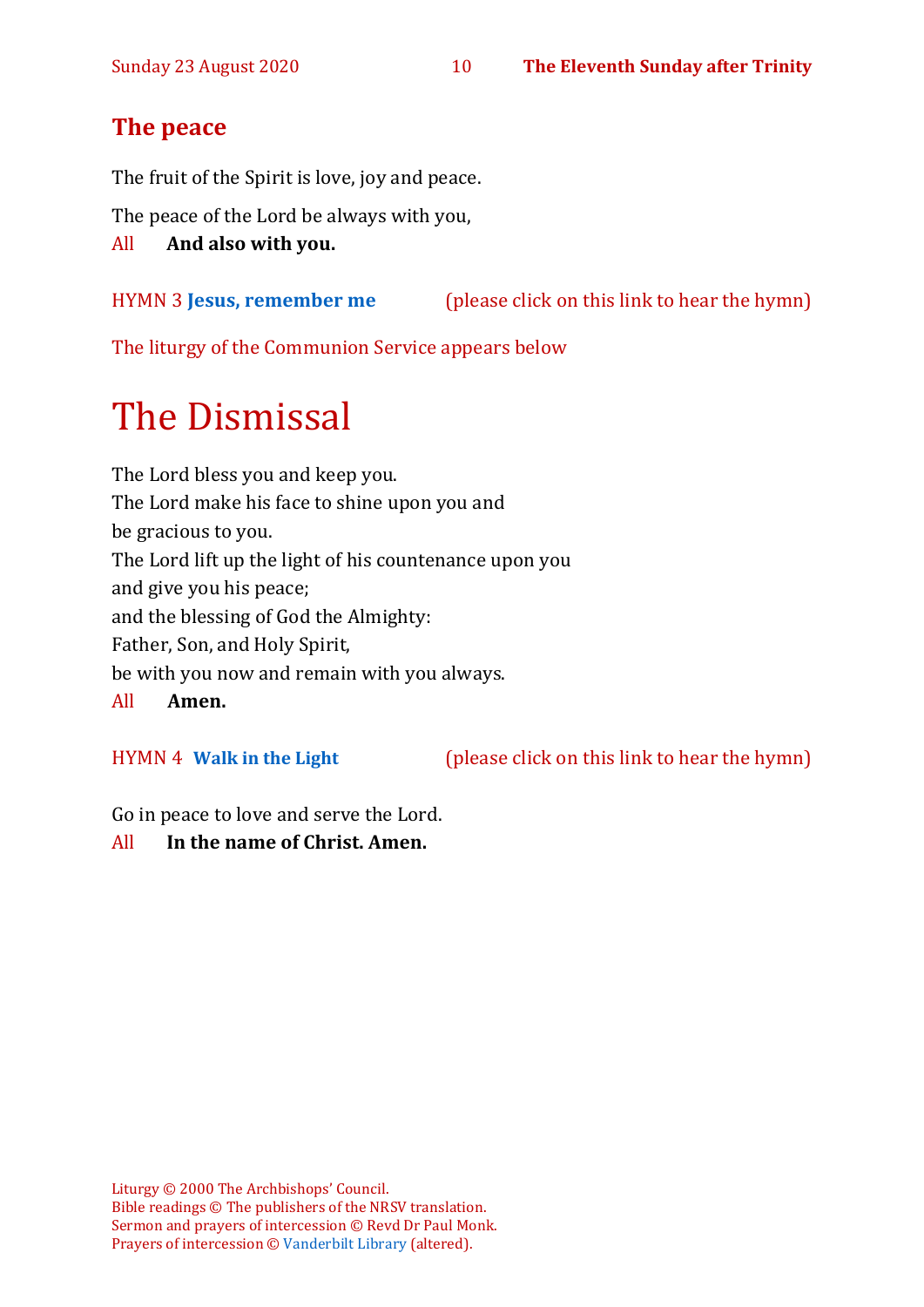# The Liturgy of the Sacrament

# Eucharistic Prayer (prayer E)

The Lord be with you

#### All **and also with you.**

Lift up your hearts.

#### All **We lift them to the Lord.**

Let us give thanks to the Lord our God.

#### All **It is right to give thanks and praise.**

Father, you made the world and love your creation. You gave your Son Jesus Christ to be our Saviour. His dying and rising have set us free from sin and death. And so we gladly thank you, with saints and angels praising you, and saying,

All **Holy, holy, holy Lord, God of power and might, heaven and earth are full of your glory. Hosanna in the highest. Blessed is he who comes in the name of the Lord. Hosanna in the highest.**

We praise and bless you, loving Father, through Jesus Christ, our Lord; and as we obey his command, send your Holy Spirit, that broken bread and wine outpoured may be for us the body and blood of your dear Son.

On the night before he died he had supper with his friends and, taking bread, he praised you. He broke the bread, gave it to them and said: Take, eat; this is my body which is given for you; do this in remembrance of me.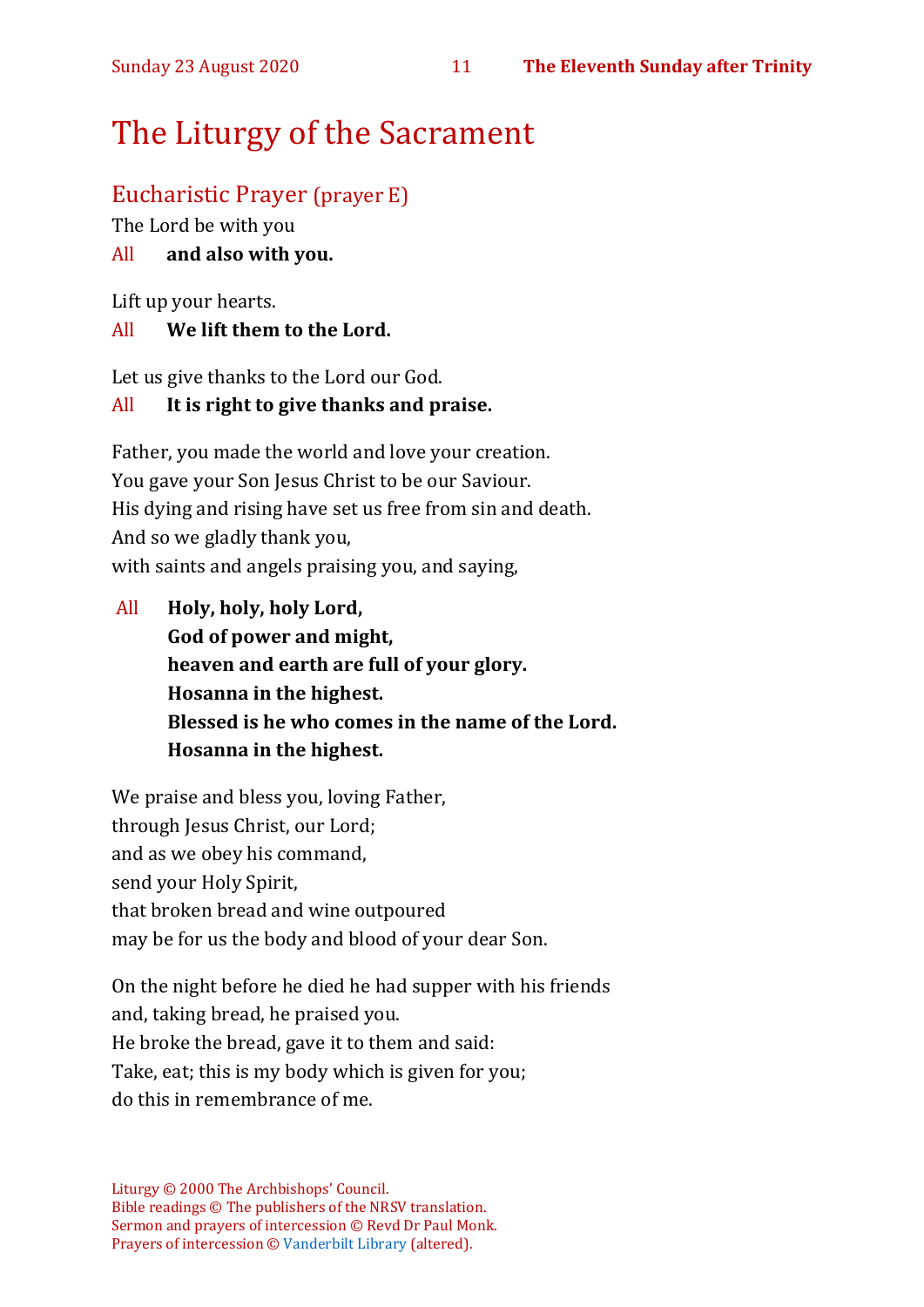When supper was ended he took the cup of wine. Again he praised you, gave it to them and said: Drink this, all of you; this is my blood of the new covenant, which is shed for you and for many for the forgiveness of sins. Do this, as often as you drink it, in remembrance of me.

So, Father, we remember all that Jesus did, in him we plead with confidence his sacrifice made once for all upon the cross.

Bringing before you the bread of life and cup of salvation, we proclaim his death and resurrection until he comes in glory.

Great is the mystery of faith:

All **Christ has died. Christ is risen. Christ will come again.**

Lord of all life, help us to work together for that day when your kingdom comes and justice and mercy will be seen in all the earth.

Look with favour on your people, gather us in your loving arms and bring us with all the saints to feast at your table in heaven.

Through Christ, and with Christ, and in Christ, in the unity of the Holy Spirit, all honour and glory are yours, O loving Father, for ever and ever.

#### All **Amen.**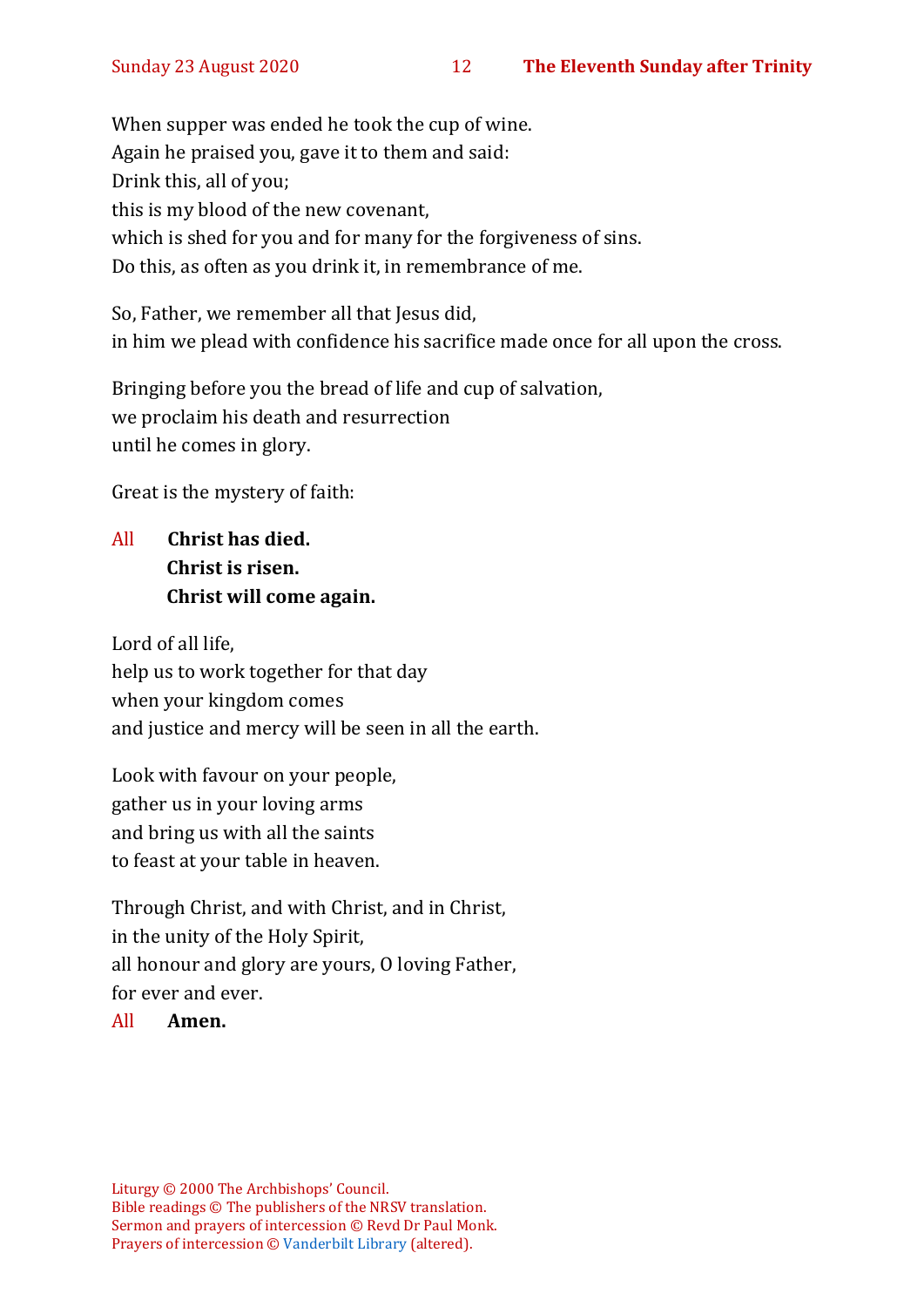## The Lord's Prayer

As our Saviour taught us, so we pray

All **Our Father in heaven, hallowed be your name, your kingdom come, your will be done, on earth as in heaven. Give us today our daily bread. Forgive us our sins as we forgive those who sin against us. Lead us not into temptation but deliver us from evil. For the kingdom, the power, and the glory are yours**

**now and for ever. Amen.**

### Breaking of the Bread

We break this bread to share in the body of Christ.

- All **Though we are many, we are one body, because we all share in one bread.**
- All **Lamb of God,**

**you take away the sin of the world, have mercy on us.**

**Lamb of God, you take away the sin of the world, have mercy on us.**

**Lamb of God, you take away the sin of the world, grant us peace.**

Draw near with faith. Receive the body of our Lord Jesus Christ which he gave for you, and his blood which he shed for you. Eat and drink in remembrance that he died for you, and feed on him in your hearts by faith with thanksgiving.